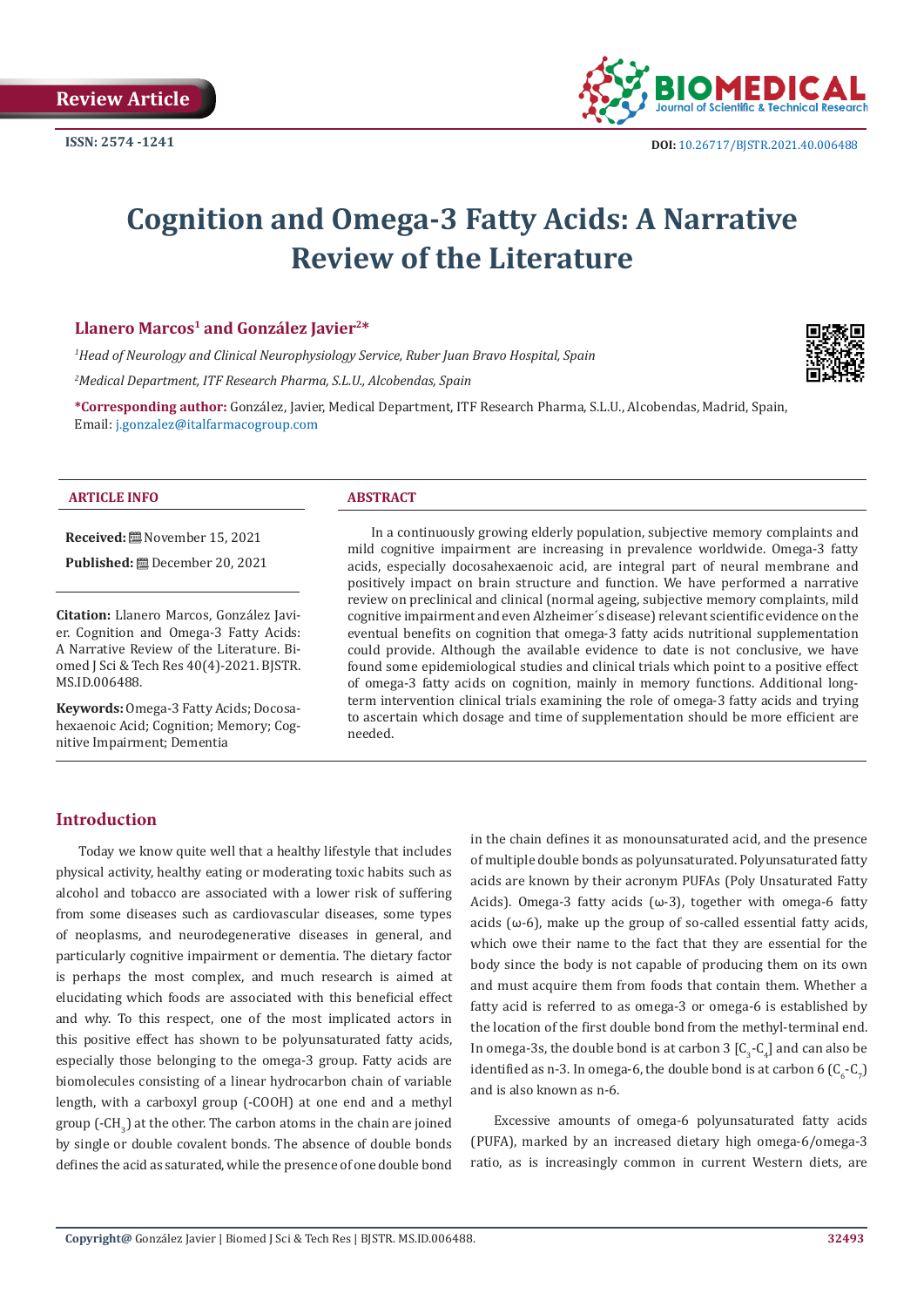currently speculated to promote the pathogenesis of many diseases, including cardiovascular, cancer, inflammatory and autoimmune diseases [1]. In contrast, omega-3 fatty acids have been shown to play an important role in altering blood lipid profiles and membrane lipid composition and affecting eicosanoid biosynthesis, cell signaling cascades and gene expression, which positively influences health status. This effect seems to have been proven in cardiovascular diseases [atrial fibrillation, atherosclerosis, thrombosis, inflammation, and heart disease, among others], diabetes, cancer, depression, or autoimmune diseases (e.g., rheumatoid arthritis). Its beneficial influence on brain function in the diet of pregnant and lactating women has also been studied [2,3]. The first evidence of this beneficial effect was provided by epidemiological studies which revealed that the traditional Greenlandic diet, rich in marine mammals and fish, reduced the incidence of cardiovascular disease in both the Inuit population and in the Danish people who immigrated to these latitudes, belonging to a different ethnic group [4]. There is currently a tendency in today's diets to over-consume omega-6 in relation to omega-3 due to the high consumption of vegetable oils by Western society, which means that this ratio can be as high as 20:1, very different from the current recommendations which advise that the omega-6/omega-3 acid ratio should be approximately 4:1, as was the case until the beginning of the 20<sup>th</sup> century. We could hypothesize that diets rich in omega-3 polyunsaturated fatty acids would be beneficial for the functioning of neural structures, since one out of three fatty acids in the central nervous system are long-chain polyunsaturated fatty acids, and it could be thought that an inadequate balance between these ( $\omega$ -6/ $\omega$ -3) would lead to neuropsychological alterations [5].

Omega-3 PUFAs originate mainly from the marine environment or the vegetal kingdom and include α-linolenic acid (ALA; 18:3 ω-3), stearidonic acid (SDA; 18: 4 ω-3), eicosapentaenoic acid (EPA; 20:5 ω-3), docosapentaenoic acid (DPA; 22:5 ω-3) and docosahexaenoic acid (DHA; 22:6 ω-3). Some plant seeds, such as flax, chia and canola seeds, are good sources of ALA, which serves as precursor for the synthesis of other long-chain PUFAs (see Figure 1) in the human body such as DHA or EPA. However, the production of longchain ω-3 PUFA from ALA is very limited, with conversion rates of around 5% through this metabolism. Therefore, the best sources of PUFA ω-3 are those of marine origin. Long-chain ω-3s, such as EPA and DHA, are found in the lipids of fatty fish; in the fat tissue of marine mammals; in algae and marine fungi; as well as small crustaceans that are part of krill. The bioavailability of ω-3 PUFAs is also influenced by the organic structure of the ingested form from the diet (see Figure 2), whether ethyl ester (EE), triacylglycerol (TAG) or phospholipids (PL). The most common form of lipids in nature is TAG, which has the best bioavailability compared with EE. PLs are rare in nature and data on their bioavailability are

limited and inconclusive [4]. For these reasons, most supplements are made from fish oils or other marine organisms such as krill, as the bioavailability of these products is higher than with vegetal origin products, in addition to the higher proportion of long-chain omega-3 PUFA (DHA or EPA) of higher biological value [6].





The ω-3 PUFAs appear to exert a very important action on neuron membranes, especially in the synaptic regions of neurons (and to a greater extent, in areas of grey matter), where they accumulate in greater proportion and are essential components of the phospholipid membrane, so their importance is vital for the stability of the dynamic structure and functional activity of neurons, as they can alter the fluidity of the lipid membrane (displacing cholesterol from it) and promote synaptic plasticity, which is essential for learning, memory and other cognitive processes. They also act as sources of communication for second messengers between neurons, enhance the coupling of G-proteins involved in many signal transduction pathways and are involved in direct lipid-related transcription functions. DHA, one of the most important and final products of their metabolism (see Figure 1), constitutes more than 90% of the ω-3 and 10% to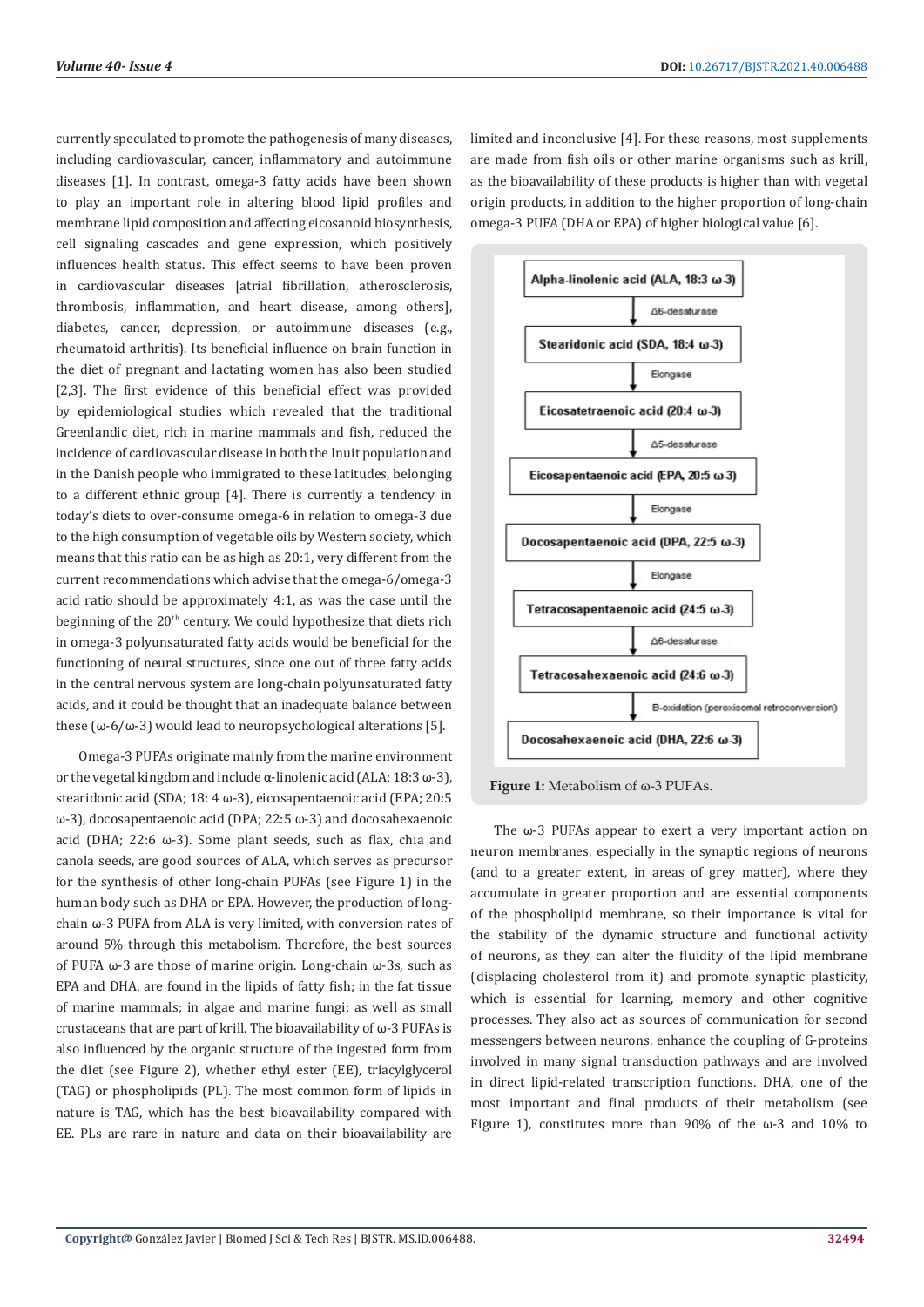20% of the total lipids in the brain. It is mainly incorporated into phosphatidylethanolamine, phosphatidylserine and, in smaller amounts, into phosphatidylcholine in synaptic terminals, mitochondria and endoplasmic reticulum. In fact, DHA is able to

modulate cellular properties and physiological processes such as membrane fluidity, neurotransmitter release, gene expression, myelination, neuroinflammation and neuronal growth [6].



The purpose of this review is to examine the current evidence on the relationship between dietary omega-3 supplementation and improved cognition or prevention of cognition-related diseases such as Alzheimer's disease (AD). To this end, we will discuss the evidence both for and against, in preclinical experiments as well as in clinical studies in humans, including normal ageing, subjective memory or cognitive complaints, mild cognitive impairment, and even AD.

# **Preclinical Data**

The potential effect of omega-3 fatty acids on cognition has been studied in multiple experimental preclinical studies in animals, both in models of normal ageing and in models of AD. The most common model of normal animal ageing is the canine model. Dogs are capable of developing age-related cognitive decline similar to that found in humans and their diet is similar to ours [7]. They can therefore be used to study the potential effects of nutritional supplements in controlled settings. Most studies use nutritional supplements that combine different types of omega-3s, as well as amino acids and antioxidants. The results obtained in these studies support the hypothesis that these supplements would have a beneficial effect on cognition and learning in older animals [7-9], although there are some studies that do not find these benefits [10].

AD models are usually conducted in rodents. These often consist of transgenic strains with mutations that predispose to developing the disease and have been used extensively in AD treatment research. Most studies of omega-3 supplementation in these animal models have shown benefits on delayed cognitive impairment [11], cognitive decline, behavioral symptoms [12], and have even shown to reduce beta-amyloid deposits [12]. An interesting study used transgenic mice for amyloid precursor protein (APP)-animal model for AD-, compared with others that carry the same pathogenic mutation together as well as another mutation that induces the passage of endogenous omega-6 to omega-3, obtaining that the latter showed a lower progression of cognitive and behavioral symptoms compared to the former, displaying the potential protective effect of omega-3 versus omega-6 [13]. This beneficial effect of omega-3s is also observed in other studies in a murine model of epilepsy [14]. In contrast, other studies have not found this beneficial effect in transgenic mice, although they do find it in normal mice [15].

# **Clinical Evidence**

# **Normal Ageing**

We have found and reviewed 13 randomized trials examining the effects of omega-3 dietary supplements in healthy elderly subjects, looking at their cognitive performance. Most used DHA supplements, sometimes combined with EPA, with a daily dose ranging from 350 mg to 3,000 mg of DHA obtained from fish oil in most cases, and in one case from krill [16]. Cognitive performance was measured using a cognitive assessment protocol that typically includes tests of memory, attention, working memory, verbal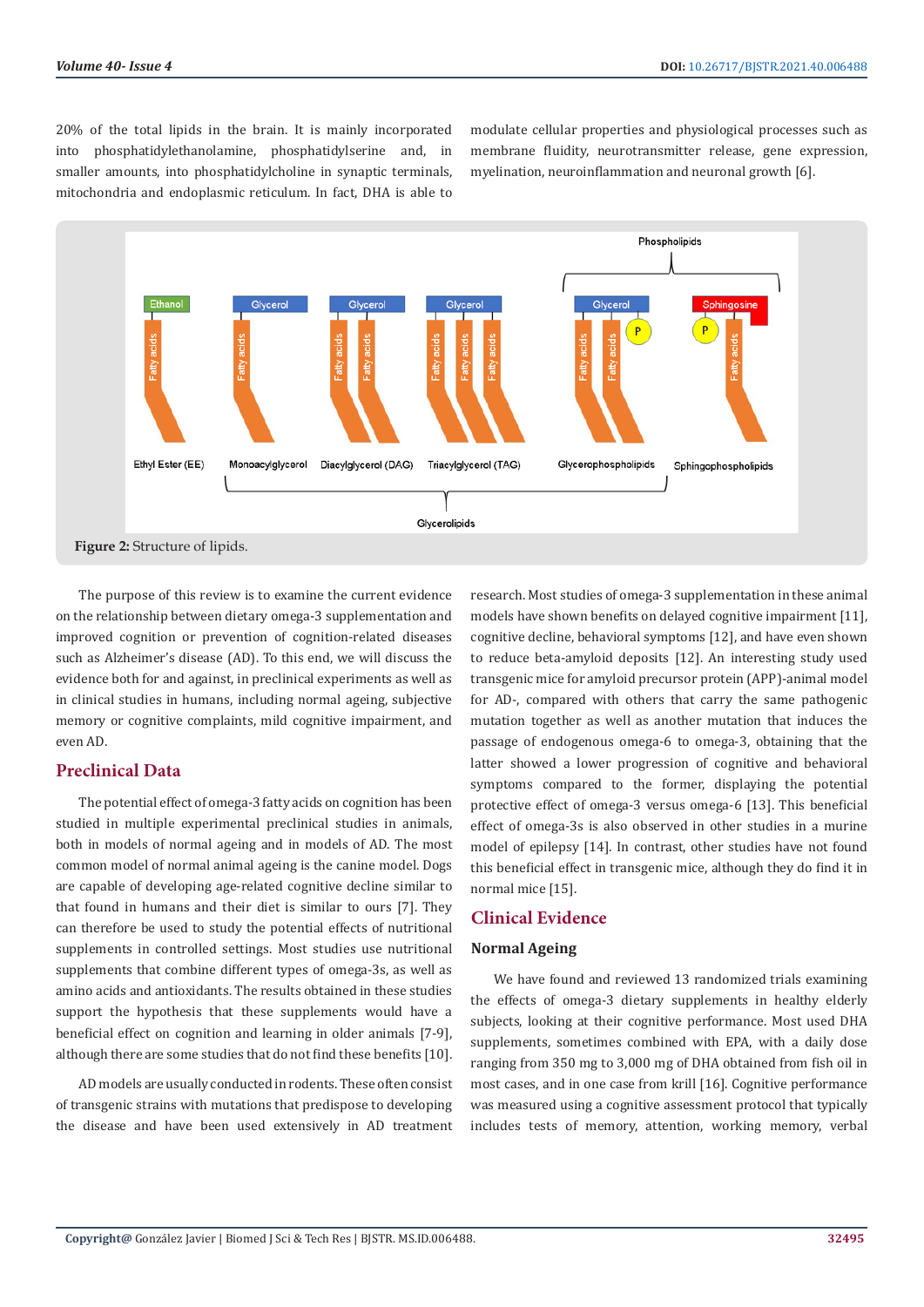fluency, and processing speed [17]. The results of most of them showed significant differences when assessing the cognitive effects of omega-3s [16,18-23]. One of the studies used the measurement of P300 evoked potentials as the primary endpoint, resulting in an improvement in the omega-3 treated group [24].

In other studies, on the contrary, no significant differences were found in the parameters evaluated, although most of them used lower daily doses (200-300 mg DHA), compared to the previous studies [25-27], or otherwise the sample size was small [28], which could explain this difference in results. The exception is the study by Danthiir et al. which used high doses (1,720 mg DHA) and only obtained a slight tendency towards improvement in some of the evaluated endpoints [29]. In addition to the above, mention could be made of the Spanish WAHA study, which did not examine the direct effect of omega-3 supplements but studied the effect of a dietary supplement with walnuts in a population-based cohort. Although there were no significant results in cognitive variables after two years of intervention, improvements in functional networks mediated by functional magnetic resonance imaging (fMRI) during working memory tasks were shown [30].

#### **Subjective Memory Complaints**

Studies related to subjective cognitive, or memory complaints are scarce, perhaps because the concept is more difficult to categorize or define than normal ageing or the "classic" mild cognitive impairment or dementia. By subjective memory complaints (SMC) we mean individuals who present a subjective perception of poor cognitive performance in general [and memory in particular] but which present a neuropsychological examination within the normal range. It has been established that this altered perception of one's own cognition could be caused by the onset of a very incipient cognitive impairment which eventually cannot be detected in neuropsychological tests, or by a poor estimation of one's own abilities (meta-cognition) due to executive dysfunction [31].

The main study in this subgroup of subjects is the MAPT study which randomized French elderly people to multi-domain intervention groups [cognitive stimulation, physical activity, and nutrition], to omega-3 supplementation or both interventions versus placebo. This study found no improvement in patients who underwent intervention [32]. Anyway, a subgroup analysis subsequently found that omega-3 supplementation would be partially beneficial in those subjects who had low baseline omega-3 levels [33]. Another ambitious trial in this population subset is the PONDER study, for which no results have yet been obtained [34]. Otherwise, some studies have found objective improvements on cognitive performance or in regional blood flow measured by fMRI in the posterior cingulum [35-37].

The study by Yurko-Mauro et al. in patients with memory complaints who met criteria for "age-related cognitive decline" has been considered as positive. This is a randomized, doubleblind, placebo-controlled clinical trial in which 900 mg per day of DHA (n=242) or placebo (n=243) was administered to individuals with memory complaints of average age 70 years for a period of 6 months, showing statistically significant differences in favor of DHA administration in validated cognitive tests frequently used for the assessment of memory and learning ability. The authors concluded that DHA supplementation at a dose of 900 mg/day improved memory and learning capacity in individuals with SMC [35]. In addition, there is a meta-analysis evaluating the results of 15 clinical studies, most of them observational, which concluded that DHA/EPA supplementation has a beneficial effect on memory in adult individuals. The review concludes that episodic memory tests of adults with SMC were significantly improved (p<0.004) with DHA/EPA supplementation. Furthermore, and regardless of cognitive status at baseline, DHA/EPA supplementation [at doses >1 g per day] was able to improve episodic memory (p<0.04). Changes in semantic and working memory from baseline were significant with DHA, but no differences between groups were detected [38].

# **Mild Cognitive Impairment**

Mild cognitive impairment [(MCI) is probably the main risk factor for developing dementia, and specifically amnestic MCI (the most prevalent entity) is the most important risk factor for the development of AD. For this reason, preventive treatments have become a relevant source of study in patients with MCI, as they could have a potential role in the prevention of AD. Currently, there is no drug approved for use in MCI, but some strategies such as cognitive stimulation, physical exercise, and dietary recommendations, including omega-3 PUFAs, are under study. Randomized clinical trials that have studied the effect of omega-3 PUFA in patients with MCI have been reviewed. Most studies showed improvements in scores on working memory tests, as well as episodic memory [39- 41], although there are others that evaluated test scores (FSIQ -Full Scale Intelligence Quotient- and WAIS -Wechsler Adult Intelligence Scale), or even depressive symptom scales (GDS -Geriatric Depression Scale) [42,43], which concluded with positive results in favor of omega-3 supplementation. All the mentioned studies above followed patients for 6 months to one year, while studies with shorter follow-up did not seem to obtain statistically significant differences [44].

Additionally, there have been several published meta-analyses and systematic reviews on the effect of omega-3s in patients with MCI. The overall conclusion of all of them points to the beneficial effect of omega-3 PUFA in MCI patients [45,46]. The most recent meta-analysis of 25 studies (n=787) indicated that omega-3s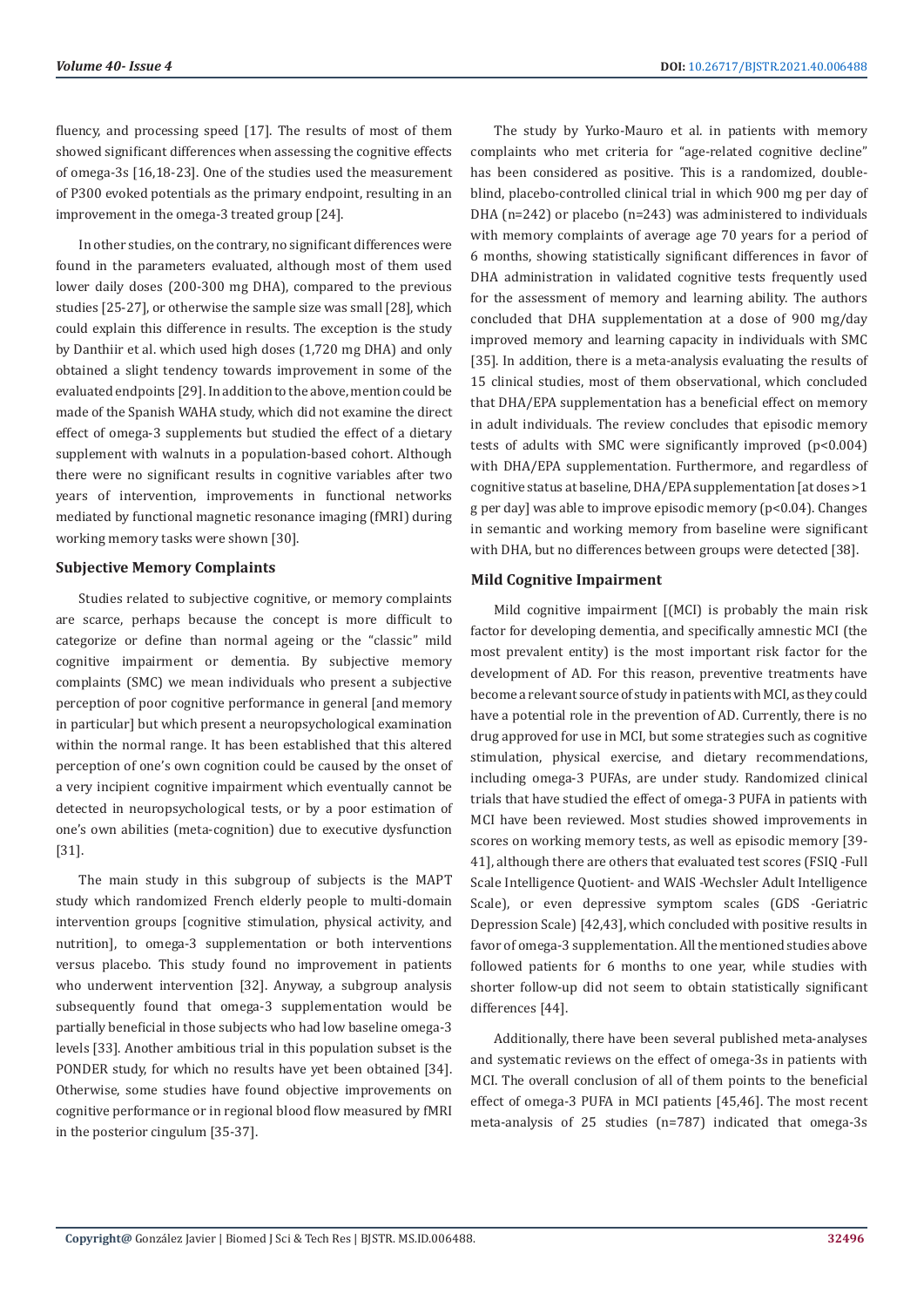appear to have no effect on overall cognitive function (Hedge's g= 0.02; 95% confidence interval= -0.12 to 0.154), although it may have a beneficial effect on memory (Hedge's g=0.31; p=0.003; z=2.945) [46]. Another meta-analysis by Zhang et al. analysed all studies in which the MMSE (Mini Mental State Examination) was used for the assessment of these patients treated with DHA/EPA supplements and concluded that the treatment seems to statistically decrease the rate of cognitive decline in terms of MMSE score (WMD=0.15 (0.05-0.25); p=0.003), so the hypothesis that omega-3 could help to prevent global cognitive decline -in addition to memory- in elderly people with MCI seems to be supported [47].

Neuroimaging research has looked at the effect that omega-3 PUFA may have on the brain in patients with MCI. One of these studies used fMRI to study regional blood flow. It appeared that treatment with omega-3 for 26 weeks is able to increase blood flow in posterior cortical areas, typically affected in MCI [48]. Another study analysed the evolution of brain volume measured by MRI in patients with MCI with results showing that, after treatment with DHA supplementation for one year, the hippocampal volume measured by brain MRI was larger in treated patients than in those receiving placebo [49].

#### **Alzheimer´s Disease**

There have been numerous studies on omega-3 PUFA in AD with overall slightly favorable results. In this context, multiple randomized, double-blind, placebo-controlled trials have been conducted, some of which have had great scientific impact. So far, no treatment has been found that is able to significantly improve AD, so most studies are trying to elucidate whether treatments are able to reduce the degree of disease progression. One of the first studies that attempted to address the effect of omega-3s on the progression of AD was the Omega AD study. In this study, patients were treated with high-dose DHA and EPA (1.7 g DHA + 0.6 g EPA) versus placebo, with omega-3 supplementation in both groups continuing for a further period from 6 months to 1 year. The main publication derived from the research showed a tendency for the treatment group to have less disease progression at the cognitive level [measured by MMSE and ADAS-Cog -Alzheimer´s Disease Assessment Scale-Cognitive], although significant differences were only obtained in the mildest AD subgroup [50]. In this trial, a better outcome in patients with higher plasma levels of omega-3 was found [51] and also in those with higher homocysteine levels, which the authors relate to a hypothetical synergistic effect with B vitamins [52]. The same study attempted to assess the efficacy on behavioral symptoms without improvement, with the exception of depressive symptoms, a finding that has been observed in other settings of cognitive impairment [53]. This beneficial effect of omega-3s has been replicated in other clinical trials using similar doses of DHA for 6-12 months with improvements in cognitive scales such as the ADAS-Cog [54–56].

On the other hand, some studies have found no significant differences in terms of cognitive assessment [44]. The most relevant is that of Quinn et al., concluding that treatment with DHA (2 g/day) for 18 months did not produce a relevant cognitive effect as measured by MMSE and subscales of the ADAS-Cog [57]. Studies related to some complex nutrient formulations with high doses of omega-3 PUFA in their composition [1200 mg DHA + 300 mg EPA per 125 ml] are worth mentioning. Some studies with these products have shown beneficial effects of daily treatment. The primary endpoint of the trial was the change in memory as measured by the NTB [Neuropsychological Test Battery] Z-score at 24 weeks of treatment. The study showed statistically significant differences in NTB score in favor of the treated arm [p=0.023; Cohen's d=0.21; 95% confidence interval (-0.06 - 0.9)) [58,59].

# **Conclusion**

Although evidence is not conclusive, several investigations support that supplementation with omega-3 PUFA, especially DHA, may have beneficial effects on cognition in healthy older adults with SMC and even in patients with MCI or AD. These effects should generally appear at high daily doses [800-900 mg and above] and over long periods of time (6 months or longer). This protective effect has not been shown in all studies, so it is possible that the results may be influenced by other variables; in this sense, it is important to mention that ensuring adequate long-term adherence to treatment [at least 6-12 months] may be important to establish a possible objective benefit. Anyway, more soundly designed interventional clinical trials are needed to ascertain relevant issues concerning dose and supplementation duration. It has been found that plasma omega-3 values or homocysteine levels may be related with these discrepancies among different studies, with subjects with lower plasma omega-3 and homocysteine levels benefiting more from this effect. In any case, these supplements appear to have no relevant adverse effects and may have other added benefits such as reduced cardiovascular risk. Moreover, their indication is not at odds with other recommendations such as cognitive stimulation and physical exercise, so that, altogether, these measures can be medically recommended.

# **Conflicts of Interests**

González, Javier is an employee of ITF Research Pharma, S.L.U., Alcobendas, Madrid, Spain.

#### **References**

- 1. [Simopoulos A \(2002\) The importance of the ratio of omega-6/omega-3](https://linkinghub.elsevier.com/retrieve/pii/S0753332202002536) [essential fatty acids. Biomed Pharmacother 56\(8\): 365-379.](https://linkinghub.elsevier.com/retrieve/pii/S0753332202002536)
- 2. [Shahidi F, Miraliakbari H \(2004\) Omega-3 \(n-3\) Fatty Acids in Health](https://pubmed.ncbi.nlm.nih.gov/15671680/) [and Disease: Part 1-cardiovascular disease and Cancer. J Med Food 7\(4\):](https://pubmed.ncbi.nlm.nih.gov/15671680/) [387-401.](https://pubmed.ncbi.nlm.nih.gov/15671680/)
- 3. [Shahidi F, Miraliakbari H \(2005\) Omega-3 Fatty Acids in Health and](https://pubmed.ncbi.nlm.nih.gov/16117604/) [Disease: Part 2—Health Effects of Omega-3 Fatty Acids in Autoimmune](https://pubmed.ncbi.nlm.nih.gov/16117604/) [Diseases, Mental Health, and Gene Expression. J Med Food 8\(2\): 133-](https://pubmed.ncbi.nlm.nih.gov/16117604/) [148.](https://pubmed.ncbi.nlm.nih.gov/16117604/)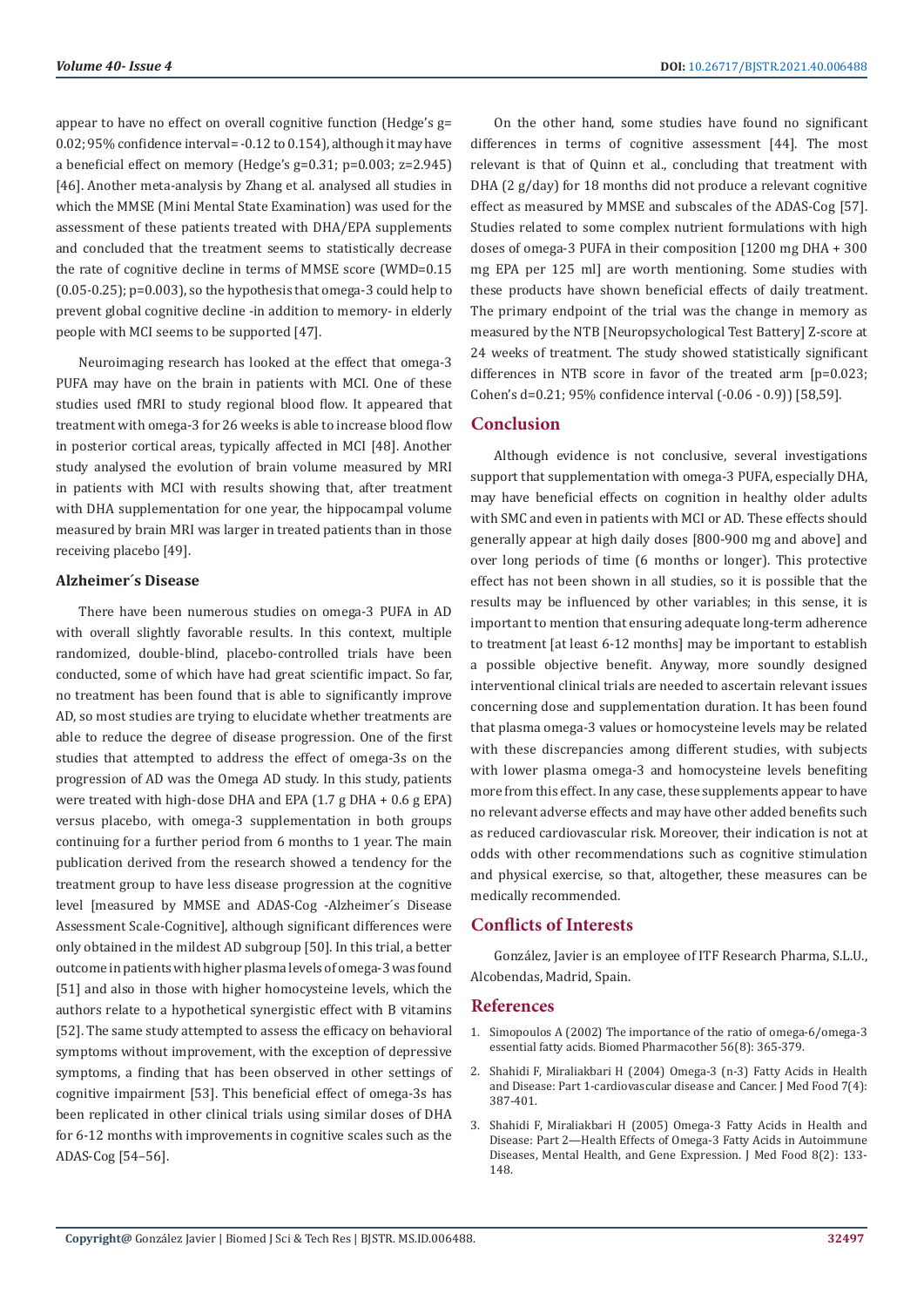- 4. [Shahidi F, Ambigaipalan P \(2018\) Omega-3 Polyunsaturated Fatty Acids](https://pubmed.ncbi.nlm.nih.gov/29350557/)  [and Their Health Benefits. Annu Rev Food Sci Technol, pp. 345-381.](https://pubmed.ncbi.nlm.nih.gov/29350557/)
- 5. Caballer García J (2011) Los ácidos grasos omega-3 en la prevención de la enfermedad de Alzheimer. Alzheimer Real e Investig en Demenc 49: 12-18.
- 6. [Avallone R, Vitale G, Bertolotti M \(2019\) Omega-3 fatty acids and](https://www.ncbi.nlm.nih.gov/pmc/articles/PMC6747747/)  [neurodegenerative diseases: New evidence in clinical trials. Int J Mol Sci](https://www.ncbi.nlm.nih.gov/pmc/articles/PMC6747747/)  [20\(17\): 4256.](https://www.ncbi.nlm.nih.gov/pmc/articles/PMC6747747/)
- 7. [Araujo JA, Studzinski CM, Head E, Cotman CW, Milgram NW \(2005\)](https://pubmed.ncbi.nlm.nih.gov/23598601/)  [Assessment of nutritional interventions for modification of age](https://pubmed.ncbi.nlm.nih.gov/23598601/)[associated cognitive decline using a canine model of human aging. Age](https://pubmed.ncbi.nlm.nih.gov/23598601/)  [27\(1\): 27-37.](https://pubmed.ncbi.nlm.nih.gov/23598601/)
- 8. [Milgram NW, Araujo JA, Hagen TM, Treadwell BV, Ames BN \(2007\)](https://onlinelibrary.wiley.com/doi/abs/10.1096/fj.07-8531com)  Acetyl-L-carnitine and α[-lipoic acid supplementation of aged beagle](https://onlinelibrary.wiley.com/doi/abs/10.1096/fj.07-8531com)  [dogs improves learning in two landmark discrimination tests. FASEB J](https://onlinelibrary.wiley.com/doi/abs/10.1096/fj.07-8531com)  [21\(13\): 3756-3762.](https://onlinelibrary.wiley.com/doi/abs/10.1096/fj.07-8531com)
- 9. Pan Y, Kennedy AD, Jö[nsson TJ, Milgram NW \(2018\) Cognitive](https://www.cambridge.org/core/product/identifier/S0007114517003464/type/journal_article)  [enhancement in old dogs from dietary supplementation with a nutrient](https://www.cambridge.org/core/product/identifier/S0007114517003464/type/journal_article)  [blend containing arginine, antioxidants, B vitamins and fish oil. Br J Nutr](https://www.cambridge.org/core/product/identifier/S0007114517003464/type/journal_article)  [119\(3\): 349-358.](https://www.cambridge.org/core/product/identifier/S0007114517003464/type/journal_article)
- 10. [Christie LA, Opii WO, Head E, Araujo JA, de Rivera C, et al. \(2009\) Short](https://linkinghub.elsevier.com/retrieve/pii/S0531556509001697)[term supplementation with acetyl-l-carnitine and lipoic acid alters](https://linkinghub.elsevier.com/retrieve/pii/S0531556509001697)  [plasma protein carbonyl levels but does not improve cognition in aged](https://linkinghub.elsevier.com/retrieve/pii/S0531556509001697)  [beagles. Exp Gerontol 44\(12\): 752-759.](https://linkinghub.elsevier.com/retrieve/pii/S0531556509001697)
- 11. [Hosono T, Mouri A, Nishitsuji K, Jung C, Kontani M, et al. \(2015\)](https://www.researchgate.net/publication/282153451_Arachidonic_or_Docosahexaenoic_Acid_Diet_Prevents_Memory_Impairment_in_Tg2576_Mice)  [Arachidonic or Docosahexaenoic Acid Diet Prevents Memory Impairment](https://www.researchgate.net/publication/282153451_Arachidonic_or_Docosahexaenoic_Acid_Diet_Prevents_Memory_Impairment_in_Tg2576_Mice)  [in Tg2576 Mice. J Alzheimer's Dis 48\(1\): 149-162.](https://www.researchgate.net/publication/282153451_Arachidonic_or_Docosahexaenoic_Acid_Diet_Prevents_Memory_Impairment_in_Tg2576_Mice)
- 12. [Teng E, Taylor K, Bilousova T, Weiland D, Pham T, et al. \(2015\) Dietary](https://pubmed.ncbi.nlm.nih.gov/26369878/)  [DHA supplementation in an APP / PS1 transgenic rat model of AD](https://pubmed.ncbi.nlm.nih.gov/26369878/)  reduces behavioral and A β [pathology and modulates A](https://pubmed.ncbi.nlm.nih.gov/26369878/) β oligomerization. [Neurobiol Dis 82\(Octubre\): 552-560.](https://pubmed.ncbi.nlm.nih.gov/26369878/)
- 13. [Wu K, Gao X, Shi B, Chen S, Zhou X, et al. \(2016\) Enriched endogenous n-3](https://pubmed.ncbi.nlm.nih.gov/27474225/)  [polyunsaturated fatty acids alleviate cognitive and behavioral deficits in](https://pubmed.ncbi.nlm.nih.gov/27474225/)  [a mice model of Alzheimer's disease. Neuroscience 333: 345-355.](https://pubmed.ncbi.nlm.nih.gov/27474225/)
- 14. [Abdel-Wahab BA, Al-Qahtani JM, El-Safty SA \(2015\) Omega-3](https://www.researchgate.net/publication/266974013_Omega-3_polyunsaturated_fatty_acids_in_large_doses_attenuate_seizures_cognitive_impairment_and_hippocampal_oxidative_DNA_damage_in_young_kindled_rats)  [polyunsaturated fatty acids in large doses attenuate seizures, cognitive](https://www.researchgate.net/publication/266974013_Omega-3_polyunsaturated_fatty_acids_in_large_doses_attenuate_seizures_cognitive_impairment_and_hippocampal_oxidative_DNA_damage_in_young_kindled_rats)  [impairment, and hippocampal oxidative DNA damage in young kindled](https://www.researchgate.net/publication/266974013_Omega-3_polyunsaturated_fatty_acids_in_large_doses_attenuate_seizures_cognitive_impairment_and_hippocampal_oxidative_DNA_damage_in_young_kindled_rats)  [rats. Neurosci Lett 584: 173-177.](https://www.researchgate.net/publication/266974013_Omega-3_polyunsaturated_fatty_acids_in_large_doses_attenuate_seizures_cognitive_impairment_and_hippocampal_oxidative_DNA_damage_in_young_kindled_rats)
- 15. [Arendash GW, Jensen MT, Salem N, Hussein N, Cracchiolo J, et al. \(2007\)](https://pubmed.ncbi.nlm.nih.gov/17904756/)  [A diet high in omega-3 fatty acids does not improve or protect cognitive](https://pubmed.ncbi.nlm.nih.gov/17904756/)  [performance in Alzheimer's transgenic mice. Neuroscience 149\(2\): 286-](https://pubmed.ncbi.nlm.nih.gov/17904756/) [302.](https://pubmed.ncbi.nlm.nih.gov/17904756/)
- 16. [Konagai C, Yanagimoto K, Hayamizu K, Li H, Tsuji T, et al. \(2013\) Effects](https://pubmed.ncbi.nlm.nih.gov/24098072/)  [of krill oil containing n-3 polyunsaturated fatty acids in phospholipid](https://pubmed.ncbi.nlm.nih.gov/24098072/)  [form on human brain function: A randomized controlled trial in healthy](https://pubmed.ncbi.nlm.nih.gov/24098072/)  [elderly volunteers. Clin Interv Aging 8: 1247-1257.](https://pubmed.ncbi.nlm.nih.gov/24098072/)
- 17. [Danthiir V, Burns NR, Nettelbeck T, Wilson C, Wittert G \(2011\) The](http://nutritionj.biomedcentral.com/articles/10.1186/1475-2891-10-117)  [older people, omega-3, and cognitive health \(EPOCH\) trial design and](http://nutritionj.biomedcentral.com/articles/10.1186/1475-2891-10-117)  [methodology: A randomised, double-blind, controlled trial investigating](http://nutritionj.biomedcentral.com/articles/10.1186/1475-2891-10-117)  [the effect of long-chain omega-3 fatty acids on cognitive ageing and](http://nutritionj.biomedcentral.com/articles/10.1186/1475-2891-10-117)  [wellbeing in cognitively healthy older ad. Nutr J 10\(1\): 117.](http://nutritionj.biomedcentral.com/articles/10.1186/1475-2891-10-117)
- 18. [De Souto Barreto P, Rolland Y, Cesari M, Dupuy C, et al. \(2018\) Effects](https://pubmed.ncbi.nlm.nih.gov/29136094/)  [of multidomain lifestyle intervention, omega-3 supplementation or](https://pubmed.ncbi.nlm.nih.gov/29136094/)  [their combination on physical activity levels in older adults: Secondary](https://pubmed.ncbi.nlm.nih.gov/29136094/)  [analysis of the Multidomain Alzheimer Preventive Trial \(MAPT\)](https://pubmed.ncbi.nlm.nih.gov/29136094/)  [randomised controlled trial. Age Ageing 47\(2\): 281-288.](https://pubmed.ncbi.nlm.nih.gov/29136094/)
- 19. [Külzow N, Witte AV, Kerti L, Grittner U, Schuchardt JP, et al. \(2016\)](https://pubmed.ncbi.nlm.nih.gov/26890759/)  [Impact of Omega-3 Fatty Acid Supplementation on Memory Functions in](https://pubmed.ncbi.nlm.nih.gov/26890759/)  [Healthy Older Adults. J Alzheimer's Dis 51: 713-725.](https://pubmed.ncbi.nlm.nih.gov/26890759/)
- 20. Nilsson A, Radeborg K, Salo I, Bjö[rck I \(2012\) Effects of supplementation](https://pubmed.ncbi.nlm.nih.gov/23173831/) [with n-3 polyunsaturated fatty acids on cognitive performance and](https://pubmed.ncbi.nlm.nih.gov/23173831/) [cardiometabolic risk markers in healthy 51 to 72 years old subjects: a](https://pubmed.ncbi.nlm.nih.gov/23173831/) [randomized controlled cross-over study. Nutr J 11: 1-9.](https://pubmed.ncbi.nlm.nih.gov/23173831/)
- 21. [Pase MP, Grima N, Cockerell R, Stough C, Scholey A, et al. \(2015\) The](https://pubmed.ncbi.nlm.nih.gov/25565485/) [Effects of Long-Chain Omega-3 Fish Oils and Multivitamins on Cognitive](https://pubmed.ncbi.nlm.nih.gov/25565485/) [and Cardiovascular Function: A Randomized , Controlled Clinical Trial](https://pubmed.ncbi.nlm.nih.gov/25565485/) [The Effects of Long-Chain Omega-3 Fish Oils and Multivitamins on. J Am](https://pubmed.ncbi.nlm.nih.gov/25565485/) [Coll Nutr 34\(1\): 21-31.](https://pubmed.ncbi.nlm.nih.gov/25565485/)
- 22. Witte AV, Kerti L, Hermannstä[dter HM, Fiebach JB, Schreiber SJ, et al.](https://pubmed.ncbi.nlm.nih.gov/23796946/) [\(2014\) Long-Chain Omega-3 Fatty Acids Improve Brain Function and](https://pubmed.ncbi.nlm.nih.gov/23796946/) [Structure in Older Adults. Cereb Cortex 24\(November\), pp. 3059-3068.](https://pubmed.ncbi.nlm.nih.gov/23796946/)
- 23. [Baleztena J, Ruiz-Canela M, Sayon-Orea C, Pardo M, A](https://pubmed.ncbi.nlm.nih.gov/29579102/)ñorbe T, et al. [\(2018\) Association between cognitive function and supplementation](https://pubmed.ncbi.nlm.nih.gov/29579102/) [with omega-3 PUFAs and other nutrients in 75 years old patients: A](https://pubmed.ncbi.nlm.nih.gov/29579102/) [randomized multicenter study. PLoS One 13\(3\): 1-15.](https://pubmed.ncbi.nlm.nih.gov/29579102/)
- 24. [Tokuda H, Sueyasu T, Kontani M, Kawashima H, Shibata H, et al. \(2015\)](https://pubmed.ncbi.nlm.nih.gov/25891115/) [Low Doses of Long-chain Polyunsaturated Fatty Acids Affect Cognitive](https://pubmed.ncbi.nlm.nih.gov/25891115/) [Function in Elderly Japanese Men: A Randomized Controlled Trial. J Oleo](https://pubmed.ncbi.nlm.nih.gov/25891115/) [Sci 644\(6\): 633-644.](https://pubmed.ncbi.nlm.nih.gov/25891115/)
- 25. [Dangour AD, Allen E, Elbourne D, Fasey N, Fletcher AE, et al. \(2010\)](https://academic.oup.com/ajcn/article/91/6/1725/4597342) [Effect of 2-y n−3 long-chain polyunsaturated fatty acid supplementation](https://academic.oup.com/ajcn/article/91/6/1725/4597342) [on cognitive function in older people: a randomized, double-blind,](https://academic.oup.com/ajcn/article/91/6/1725/4597342) [controlled trial. Am J Clin Nutr 91\(6\): 1725-1732.](https://academic.oup.com/ajcn/article/91/6/1725/4597342)
- 26. Chew EY, Clemons TE, Agró[n E, Launer LJ, Grodstein F, et al. \(2015\)](http://jama.jamanetwork.com/article.aspx?doi=10.1001/jama.2015.9677) [Effect of Omega-3 Fatty Acids, Lutein/Zeaxanthin, or Other Nutrient](http://jama.jamanetwork.com/article.aspx?doi=10.1001/jama.2015.9677) [Supplementation on Cognitive Function. JAMA 314\(8\): 791.](http://jama.jamanetwork.com/article.aspx?doi=10.1001/jama.2015.9677)
- 27. [Stough C, Downey L, Silber B, Lloyd J, Kure C, et al. \(2012\) The effects](https://pubmed.ncbi.nlm.nih.gov/21531481/) [of 90-day supplementation with the Omega-3 essential fatty acid](https://pubmed.ncbi.nlm.nih.gov/21531481/) [docosahexaenoic acid \(DHA\) on cognitive function and visual acuity in a](https://pubmed.ncbi.nlm.nih.gov/21531481/) [healthy aging population. Neurobiol Aging 33\(4\): 824.e1-824.e3.](https://pubmed.ncbi.nlm.nih.gov/21531481/)
- 28. [Jackson PA, Forster JS, Bell JG, Dick JR, Younger I, et al. \(2016\) DHA](https://pubmed.ncbi.nlm.nih.gov/26867200/) [Supplementation Alone or in Combination with Other Nutrients Does](https://pubmed.ncbi.nlm.nih.gov/26867200/) [not Modulate Cerebral Hemodynamics or Cognitive Function in Healthy](https://pubmed.ncbi.nlm.nih.gov/26867200/) [Older Adults. Nutrients 8\(2\): 86.](https://pubmed.ncbi.nlm.nih.gov/26867200/)
- 29. [Danthiir V, Hosking DE, Nettelbeck T, Vincent AD, Wilson C, et al. \(2018\)](https://pubmed.ncbi.nlm.nih.gov/29722833/) [An 18-mo randomized, double-blind, placebo-controlled trial of DHA](https://pubmed.ncbi.nlm.nih.gov/29722833/)[rich fish oil to prevent age-related cognitive decline in cognitively](https://pubmed.ncbi.nlm.nih.gov/29722833/) [normal older adults. Am J Clin Nutr 107\(5\): 754-762.](https://pubmed.ncbi.nlm.nih.gov/29722833/)
- 30. [Sala-Vila A, Valls-Pedret C, Rajaram S, Coll-Padr](https://academic.oup.com/ajcn/article/111/3/590/5698105)ós N, Cofán M, et al. [\(2020\) Effect of a 2-year diet intervention with walnuts on cognitive](https://academic.oup.com/ajcn/article/111/3/590/5698105) [decline. The Walnuts and Healthy Aging \(WAHA\) study: a randomized](https://academic.oup.com/ajcn/article/111/3/590/5698105) [controlled trial. Am J Clin Nutr 111\(3\): 590-600.](https://academic.oup.com/ajcn/article/111/3/590/5698105)
- 31. Ruiz-Sánchez De Leó[n JM, Llanero-Luque M, Lozoya-Delgado P,](https://pubmed.ncbi.nlm.nih.gov/21108227/) Fernández-Blázquez MA, Pedrero-Pé[rez EJ \(2010\) Neuropsychological](https://pubmed.ncbi.nlm.nih.gov/21108227/) [study of young adults with subjective memory complaints: Involvement](https://pubmed.ncbi.nlm.nih.gov/21108227/) [of the executive functions and other associated frontal symptoms. Rev](https://pubmed.ncbi.nlm.nih.gov/21108227/) [Neurol 51\(11\): 650-660.](https://pubmed.ncbi.nlm.nih.gov/21108227/)
- 32. [Andrieu S, Guyonnet S, Coley N, Cantet C, Bonnefoy M, et al. \(2017\) Effect](https://pubmed.ncbi.nlm.nih.gov/28359749/) [of long-term omega 3 polyunsaturated fatty acid supplementation with](https://pubmed.ncbi.nlm.nih.gov/28359749/) [or without multidomain intervention on cognitive function in elderly](https://pubmed.ncbi.nlm.nih.gov/28359749/) [adults with memory complaints \(MAPT\): a randomised, placebo](https://pubmed.ncbi.nlm.nih.gov/28359749/)[controlled trial. Lancet Neurol 16\(5\): 377-389.](https://pubmed.ncbi.nlm.nih.gov/28359749/)
- 33. [Hooper C, de Souto Barreto P, Coley N, Cantet C, Cesari M, et al. \(2017\)](http://link.springer.com/10.1007/s12603-017-0957-5) [Cognitive changes with omega-3 polyunsaturated fatty acids in non](http://link.springer.com/10.1007/s12603-017-0957-5)[demented older adults with low omega-3 index. J Nutr Health Aging](http://link.springer.com/10.1007/s12603-017-0957-5) [21\(9\): 988-993.](http://link.springer.com/10.1007/s12603-017-0957-5)
- 34. [Macpherson H, Brownell S, Duckham RL, Meyer B, Mirzaee S, et al.](https://pubmed.ncbi.nlm.nih.gov/31072850/) [\(2019\). Multifaceted intervention to enhance cognition in older people](https://pubmed.ncbi.nlm.nih.gov/31072850/) [at risk of cognitive decline: Study protocol for the Protein Omega-3 and](https://pubmed.ncbi.nlm.nih.gov/31072850/) [Vitamin D Exercise Research \(PONDER\) study. BMJ Open 9\(5\).](https://pubmed.ncbi.nlm.nih.gov/31072850/)